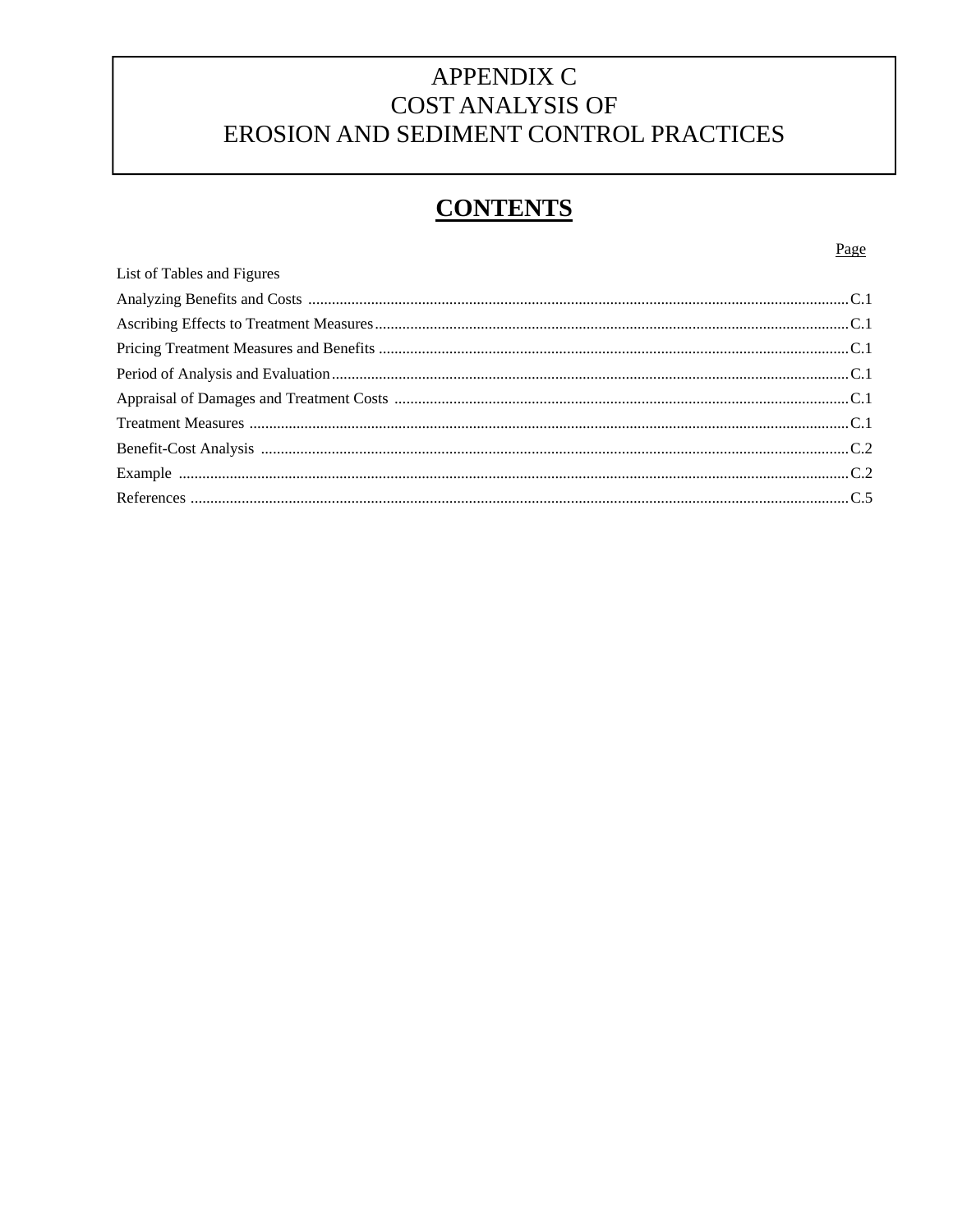#### Section prepared by:

 New York State Soil & Water Conservation Committee Donald W. Lake Jr., P.E., CPESC, CPSWQ Former Engineering Specialist

 $\ddot{\phantom{a}}$ Adjunct Visiting Professor State University of New York, College of Environmental Science and Forestry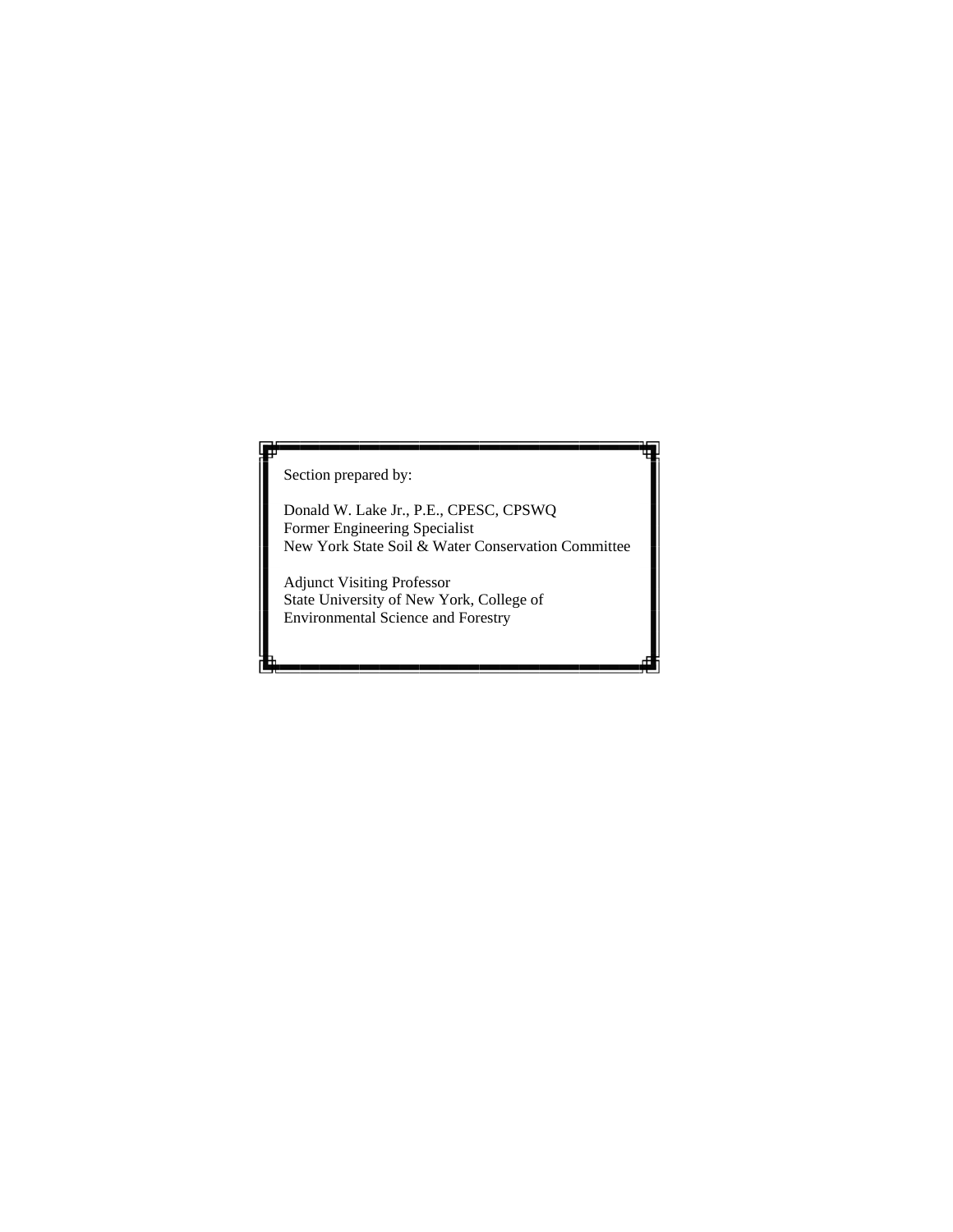# **List of Tables**

| <b>Table</b>   | <u>Title</u> | <u>Page</u> |
|----------------|--------------|-------------|
| C <sub>1</sub> |              |             |
| C.2            |              |             |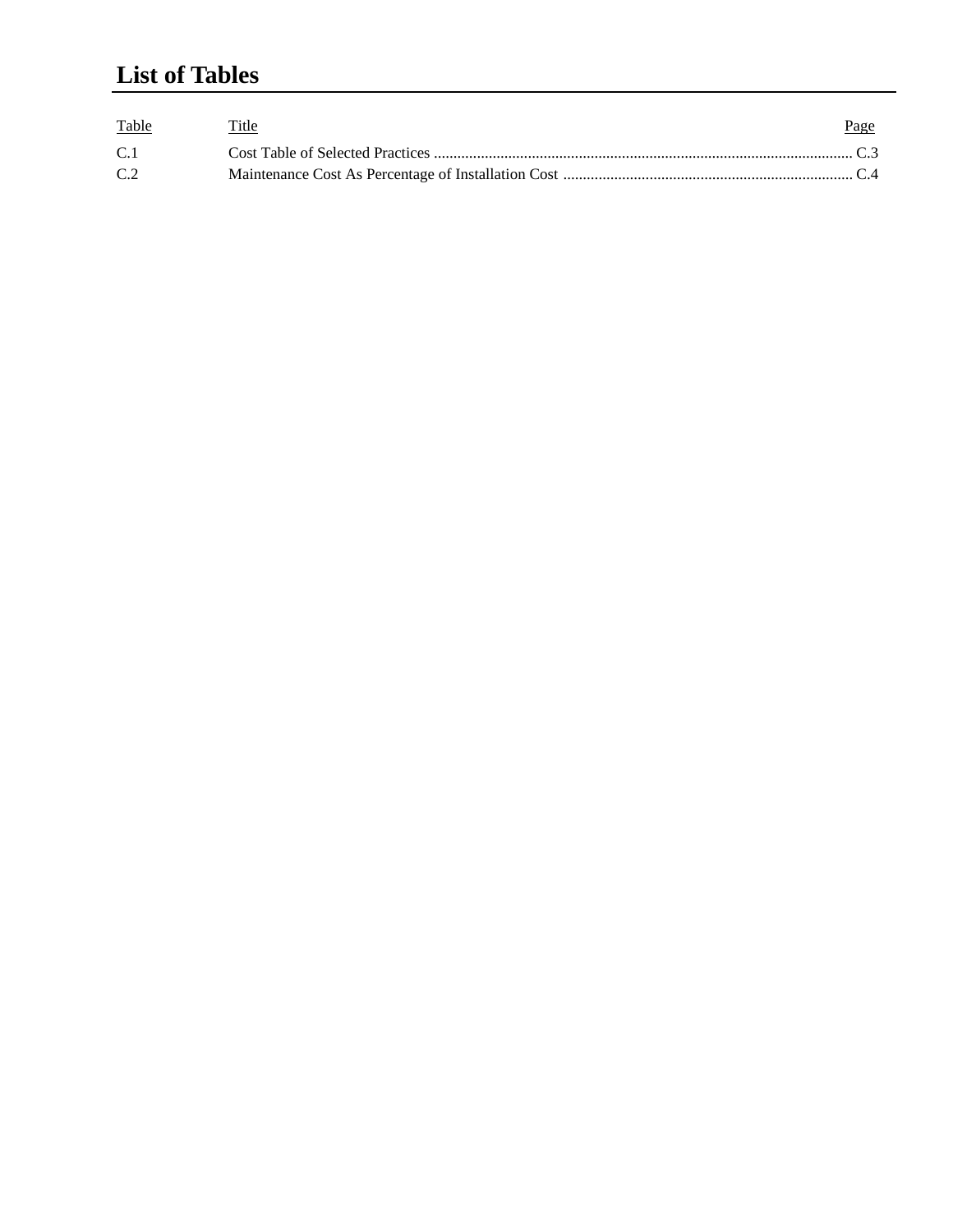## **EROSION AND SEDIMENT CONTROL PRACTICES**

#### **Analyzing Benefits and Costs**

Benefit-Cost analysis is a technique used to determine whether a measure will result in more benefits than it will cost.

For the purposes of making a benefit-cost analysis for erosion and sediment control, the time period associated with erosion and sedimentation is considered to extend from the first disturbance of the land to the time of establishing effective erosion control.

#### **Ascribing Effects to Treatment Measures**

 installed. The total difference in expected damage is the The generally accepted basis for attributing effects of treatment measures on a comparable basis is the "with" and "without" approach. This approach compares the expected difference in damages between what is expected if no control is used and what is expected if a measure is estimated benefit of the measure.

 table or by impairing surface drainage. Sediment damages may be related to (1) deposition of eroded materials on flood plains, in channels, reservoirs, residences, utilities, and other properties that require the removal and disposition of materials, and the repairing of damaged facilities and (2) swamping damage which adversely affects existing features or limits potential improvement of land caused by a rise in the ground water

 along a stream and cause individual landowners to pay for Sediment resulting from construction sites can be deposited its removal. Sediment can also destroy aesthetic values of a stream (clean water vs. turbid water) and adversely impact stream fisheries and micro-organisms.

 Sediment may also be deposited in storm drains, reducing In municipal and industrial uses where water is pumped directly from a river or reservoir, slugs of sediment associated with excessive rainfall may pose sever water quality problems. Turbidity may be increased, necessitating increased treatment, which raises the cost of operations. their ability to control flooding. This increases flood damage and requires the cleanout of sediment from the storm drain systems.

#### **Pricing Treatment Measures and Benefits**

normalized prices (based on past prices and trends) should be used for estimating future values (benefits, operations and maintenance costs and replacement costs) for permanent type measures only.

#### **Period of Analysis and Evaluation**

 measures, whichever is less. The benefits considered over The period of analysis in years should equal the economic life (need for a measure) or the physical life of treatment the evaluation period include those accruing over the period.

 cost necessary to provide the benefits over the evaluation The annual costs of permanent measures chargeable to the evaluation period include the amortized installation cost and the future annual operation, maintenance, and replacement period. The amortization rate should be based on prevailing local interest rates at the time of installation.

#### **Appraisal of Damages and Treatment Costs**

 erosion and sedimentation. Also, communities and Many people are affected by the damages resulting from individuals benefit from its prevention, reduction, or mitigation.

Costs will be incurred to: (1) install remedial treatment measures; or (2) correct damages; or (3) a combination of the two.

#### **Treatment Measures**

 Treatment measures on developing sites are frequently temporary—generally lasting up to one or two construction seasons. Benefits and cost for temporary measures can be compared directly using current prices.

 control erosion and runoff during and beyond the Permanent measures are planned to trap sediment and construction period. The prevention of sediment damages can be accomplished by either, or both of, two methods:

- $1.$ Stabilizing sediment source areas by applying conservation erosion control measures.
- Trapping sediment before it leaves the construction area (sediment control)

Prices applied should reflect values expected to prevail at<br>the time of occurrence. Current prices are used for<br>installation costs of treatment measures. Projected<br>sediment transport and deposition include:<br>sediment transp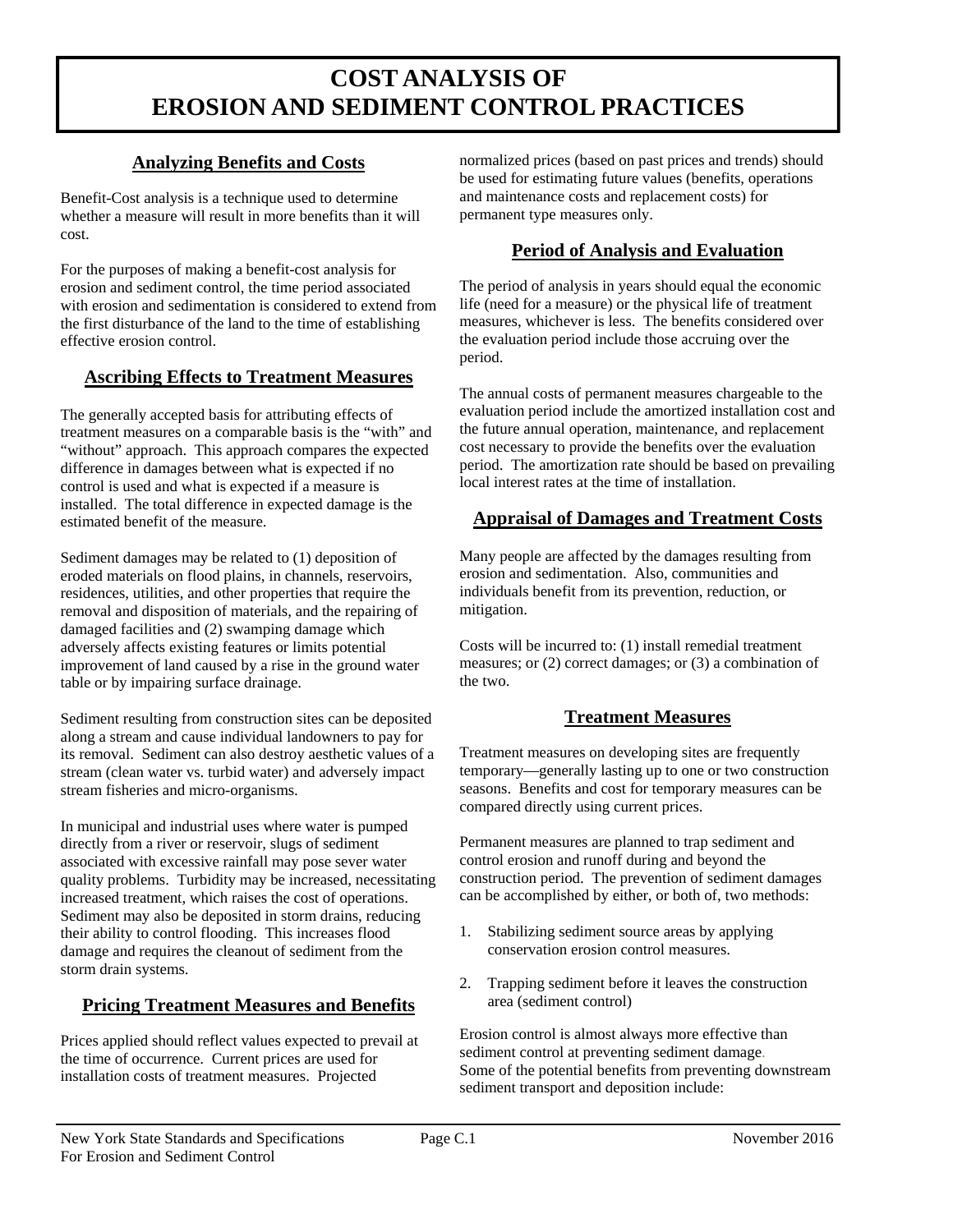- 1. Prevention or reduction in cost of removal and disposition of sediment from properties.
- 2. Prevention or reduction in damage to property.
- 3. Prevention of water quality impairment.

Some permanent measures may be retained to provide longterm benefits.

For example, a sediment basin may be cleaned out after construction is finished and utilized for aesthetics, recreation, fish, or stormwater management.

Benefits and costs for permanent measures need to be converted by discounting and amortizing to average annual figures for comparison.

#### **Benefit-Cost Analysis**

A simple equation for determining the benefits of controlling sediment is:

 $B = (SxY) - [C + (SxY)(1.00-P)]$ 

Where:  $B =$  Benefits in dollars.

 $S =$  Cubic yards of sediment expected to move off the site if no control measures are applied. (See Section 3).

 $Y = \text{Cost}$  in dollars per yard to recover and dispose of sediment that has moved off the site.

 installed. (See Cost Tables).  $C =$  Estimated cost of temporary measures to be

 $P =$  Estimated effectiveness of proposed measures expressed as a decimal.

#### **Example**

This example illustrates the methodology of a benefit-cost analysis:

 Given: A construction site of 78 acres, which without deposited in it. It would be necessary to remove all the per cubic yard (Y). erosion or sediment control measures will yield about 5 acre feet or 8,000 cubic yards of sediment (S) to the lower end of the site. There is a channel with several culverts located below the site and it is assumed all the sediment would be additional sediment in order to maintain the capacity of the channel and avoid increased hazard to flooding. The cost of removing and disposing the sediment is estimated at \$2.00

 With temporary erosion and sediment control measures, including a sediment basin, in place during the one year construction period, sediment delivered to the channel will

 be reduced 90 percent (P). The cost of the measures would be as follows, (no amortization is required since costs and benefits are incurred in a similar one year period):

- 1. Land grading measures............\$2,000
- 2.Temporary sediment basin………\$3,000
	- a. Construction………\$1,500
	- b. Maintenance………\$1,000
	- c. Restoration………..\$500

Total Cost (C)…………...………….\$5,000

The "without treatment" condition reveals damages in the form of costs to remove sediment. Benefit (costs saved) are derived by subtracting the sediment removal costs under the "with treatment" condition.

 1.Without treatment condition

8,000 cu.yd. (S) x  $$2.00/cu.yd.$  (Y) =  $$16,000$  (SxY)

- 2.With treatment condition
	- a. Costs (C) described above =  $\dots$ .............\$5,000
	- b. Removal costs for the 10% of sediment that passes through the control measure (measure is 90% effective)

 $(SXY)(1.00-P) = (16,000)(1.00 - .90)$  ...\$1,600

- c. Total Cost =  $$5,000 + $1,600 =$ .........  $$6,600$
- 3. Benefits

\$16,000—\$6,600 = ………………………..\$9,400 (B) (\$9,400 is money saved by installing sediment treatment)

Using the formula directly, the computations show the same results:

$$
B = (SxY) - [c + (SxY)(1.00-P)]
$$

 $B = (\$8,000 \times 2.00)$ -[(\$5,000 + (8,000 x 2.00)(1.00-0.90)]

 $B = (\$16,000)$ - $(\$5,000 + 1,600)$ 

 $B = (\$16,000)$ -(\$6,600)

 $B = $9,400$ 

In this example, the more economical approach would be to install treatment measures rather than correct damages at a later date. A third alternative would be "do nothing" which would result in a higher flood damage hazard that would need evaluation under a more sophisticated analytical model. **Also, in this simple example, water quality issues (such as habitat loss) were not included even though society, in general, does place a value on such issues.**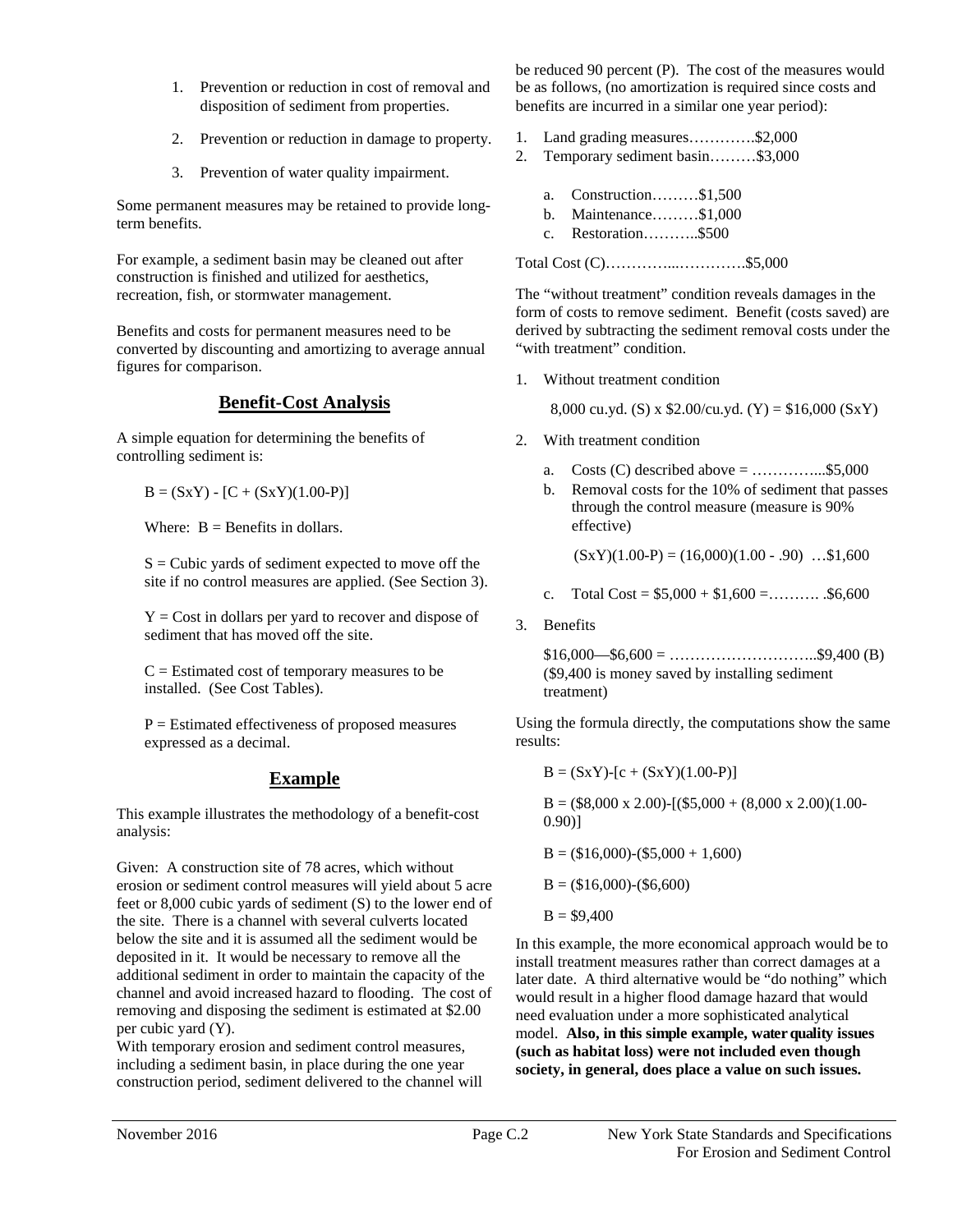## **Table C.1—Cost Table of Selected Practices**

The cost of implementing erosion and sediment control practices is highly variable and dependent upon many factors including availability and proximity of materials, time of year, prevailing wage rates, and regional cost trends to name a few. It is therefore difficult to develop cost estimates that are applicable statewide and year-round. The cost data contained in this chapter is based on actual bid prices from county and state highway construction projects, and suppliers for the year 2013. The following cost figures for selected practices, are provided to aid project planners in estimating erosion and sediment cost for feasibility studies. Values have been rounded to nearest dollar. **The actual dollar amounts are not recommended for use in estimating and bidding construction contracts.** It is advisable to check with local suppliers and contractors for this purpose.

| <b>Erosion and Sediment</b><br><b>Control Measures</b> | \$Low      | \$High     | \$ Median   |
|--------------------------------------------------------|------------|------------|-------------|
| <b>VEGETATIVE MEASURES</b>                             |            |            |             |
| <b>Temporary Seeding</b>                               | $750$ /ac. | 1,950/ac.  | 1,050/ac.   |
| <b>Permanent Seeding</b>                               | 2,850/ac.  | 5,000/ac.  | 3,800/ac.   |
| <b>Straw Mulch</b>                                     | 1,250/ac.  | 1,900ac.   | 1,400/ac.   |
| Wood Mulch                                             |            | 32,000/ac. | 32,000/ac.  |
| <b>Topsoil Stripping</b>                               |            |            | 3/cu.yd.    |
| <b>Topsoil Spreading</b>                               |            |            | 38/cu.yd.   |
| Sodding                                                |            |            | 23/sq.yd.   |
| <b>RECP Netting</b>                                    | 8/sq.yd.   | 10/sq.yd.  | 9/ sq.yd.   |
| <b>Tree Protection</b>                                 |            |            | 10/ln.ft.   |
| <b>BIOTECHNICAL MEASURES</b>                           |            |            |             |
| <b>Willow Wattles</b>                                  |            |            | 19/ln.ft.   |
| Live Stakes                                            | 5.85       | 9.00       | $7/ea$ .    |
| <b>Brush Layering</b>                                  |            |            | 15/ln.ft.   |
| <b>RUNOFF CONTROL MEASURES</b>                         |            |            |             |
| <b>Temporary Swale</b>                                 | 4/ln.ft.   | 6/ln.ft.   | 5/ln.ft.    |
| Rock Check Dam                                         | 248/ea.    | 860/ea.    | 500/ea.     |
| Diversion or Grass Channel                             | 12/ln.fit. | 23/ln.ft.  | 19/ln.ft.   |
| Riprap Channel                                         | 70/cu.yd.  | 105/cu.yd. | 86/cu.yd.   |
| Flow Spreader/Diffuser                                 |            |            | 48/ln.ft.   |
| <b>Rock Outlet Structure</b>                           |            |            | 1,900/ea.   |
| <b>Turf Reinforcement Mats</b>                         |            |            | $25/$ sq.yd |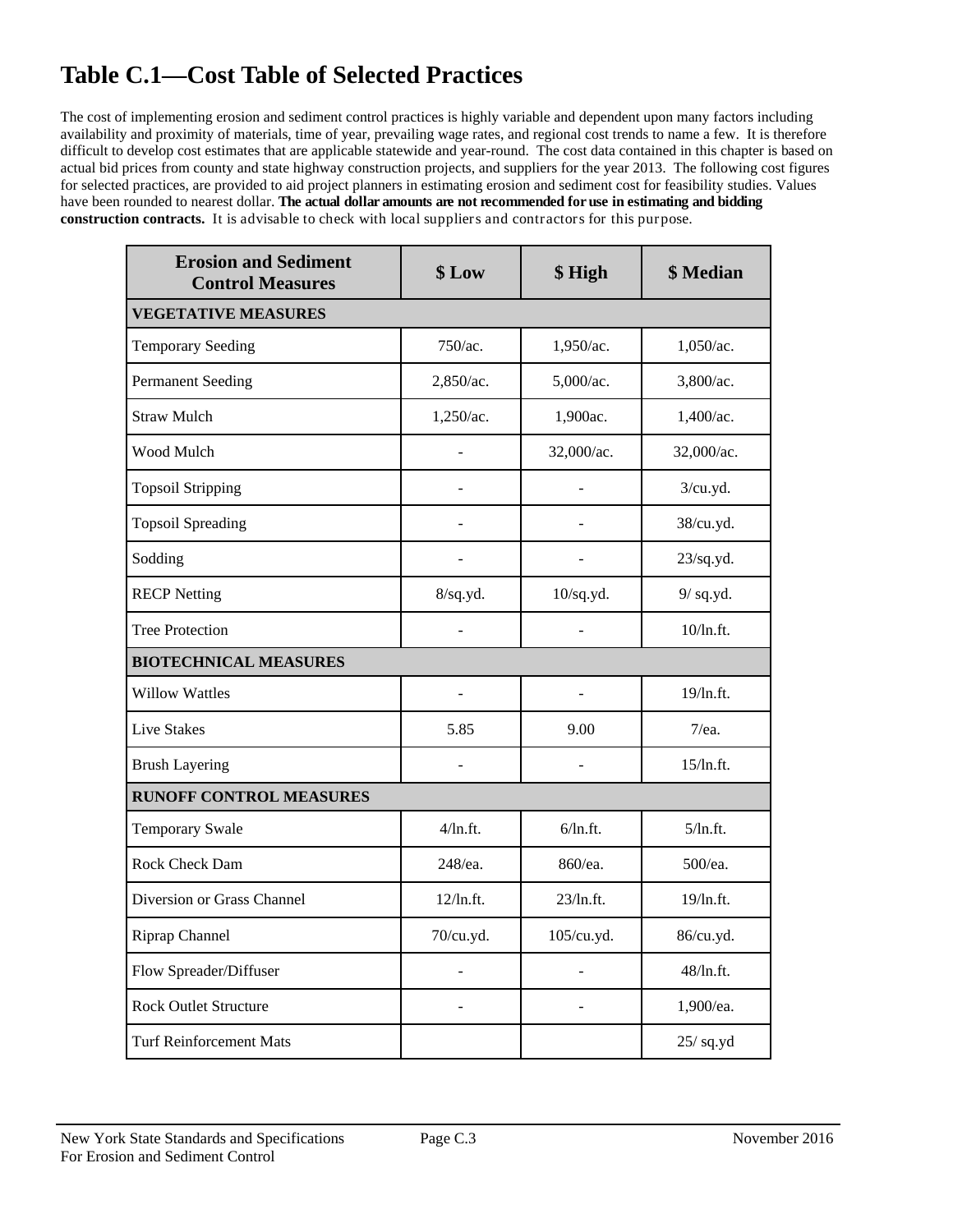| <b>Cost Table for Selected Practices</b>               |             |               |                  |  |  |
|--------------------------------------------------------|-------------|---------------|------------------|--|--|
| <b>Erosion and Sediment</b><br><b>Control Measures</b> | \$ Low      | \$High        | <b>\$ Median</b> |  |  |
| <b>SEDIMENT CONTROL MEASURES</b>                       |             |               |                  |  |  |
| <b>Silt Fence</b>                                      | 4ln.ft.     | $10/ln.ft$ .  | $6/ln.ft$ .      |  |  |
| <b>Straw Bale Dike</b>                                 | 6/ln.ft.    | $10$ /ln.ft.  | 8/ln.ft.         |  |  |
| <b>Stabilized Construction Access</b>                  |             |               | 57/cu.yd.        |  |  |
| Temporary Sediment Basin                               |             |               | 96/cu.yd.        |  |  |
| <b>Temporary Sediment Trap</b>                         | 1,100/ea.   | 3,800/ea.     | 2,900/ea.        |  |  |
| Temporary Sediment Dike                                |             |               | 23/ln.ft.        |  |  |
| <b>Turbidity Curtain</b>                               | $8$ /sq.yd. | $105$ /sq.yd. | 60/sq.yd.        |  |  |
| <b>Filter Fabric Inlet Protection</b>                  |             |               | $190$ /ea.       |  |  |
| <b>Excavated Drop Inlet Protection</b>                 |             |               | $950$ /ea.       |  |  |
| <b>Temporary Sediment Tank</b>                         |             |               | 5,000/ea.        |  |  |
| Block & Gravel Inlet Protection                        |             |               | $1,000$ /ea.     |  |  |
| <b>Compost Filter Sock</b>                             |             |               | $50/ln.ft$ .     |  |  |
| Geotextile Filter Bag                                  |             |               | 700/ea.          |  |  |
| Sediment Basin Skimmer                                 |             |               | $1,200$ /ea.     |  |  |
| <b>Concrete Truck Washout Facility</b>                 |             |               | 1,500/ea.        |  |  |

# **Table C.1 (cont'd)**

## **Table C.2**

# **Maintenance Cost As Percentage of Installation Cost**

| Item                                    | Percentage (%) |
|-----------------------------------------|----------------|
| Seeding                                 | 20             |
| Mulch                                   | $\overline{2}$ |
| <b>Silt Fence</b>                       | 100            |
| <b>Sediment Trap</b>                    | 30             |
| <b>Sediment Basin</b>                   | 25             |
| <b>Inlet Protection</b>                 | 60             |
| <b>Stabilized Construction Entrance</b> | 100            |
| Rock Riprap                             | 10             |
| <b>Grass Channel</b>                    | 10             |
| <b>Temporary Swale</b>                  | 50             |
| Flow Spreader                           | 50             |
| <b>Tree Protection</b>                  | 30             |
| <b>Rock Outlet Structure</b>            | 20             |